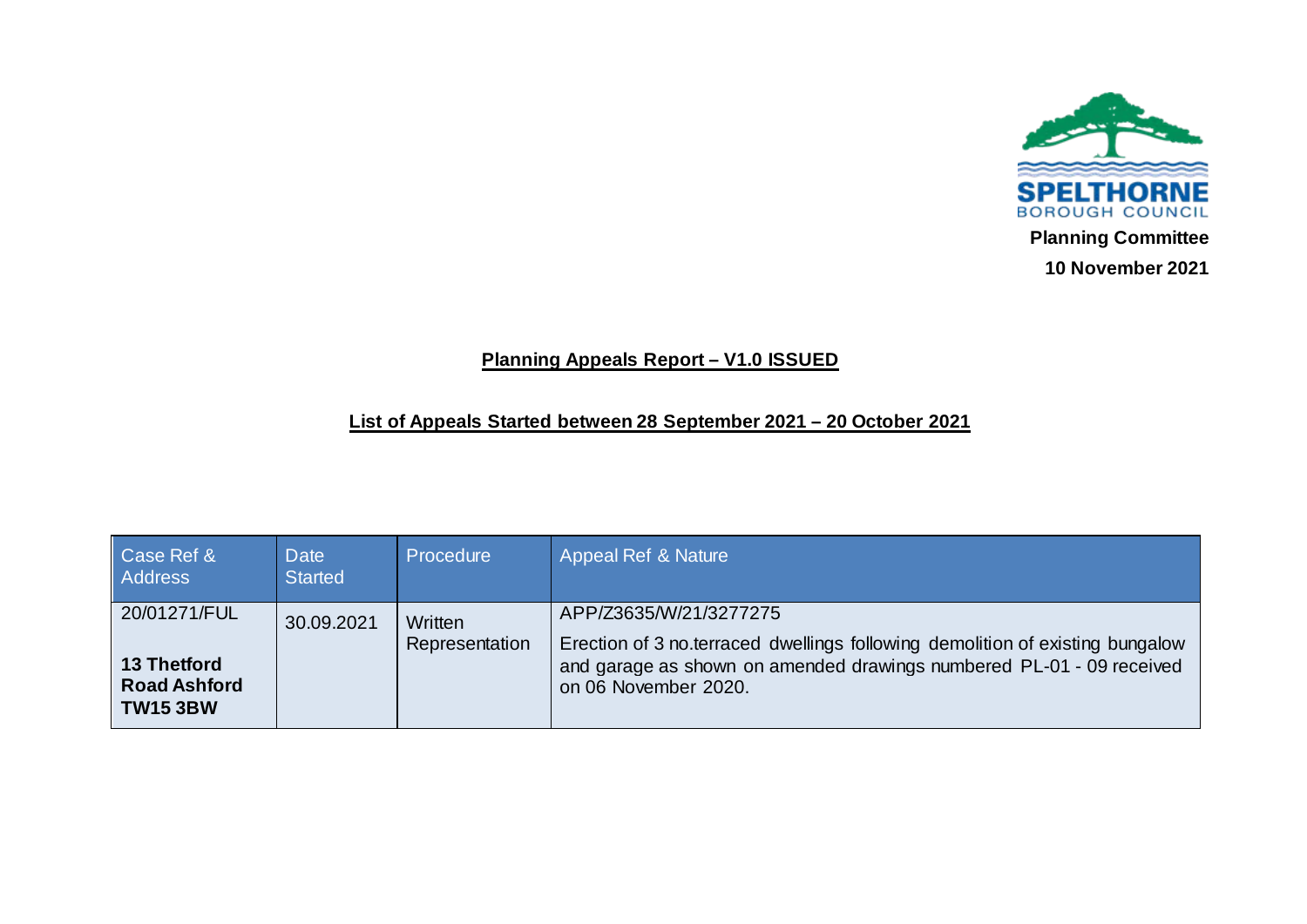| Case Ref &<br><b>Address</b>                                                                           | <b>Date</b><br><b>Started</b> | Procedure                 | Appeal Ref & Nature                                                                                                                       |
|--------------------------------------------------------------------------------------------------------|-------------------------------|---------------------------|-------------------------------------------------------------------------------------------------------------------------------------------|
| 20/01322/FUL<br><b>Rowland Hill</b><br><b>Almshouses</b><br><b>Feltham Hill</b><br><b>Road Ashford</b> | 30.09.2021                    | Written<br>Representation | APP/Z3635/W/21/3278367<br>The creation of a new car park and vehicle crossover and alterations to the<br>layout of the existing car park. |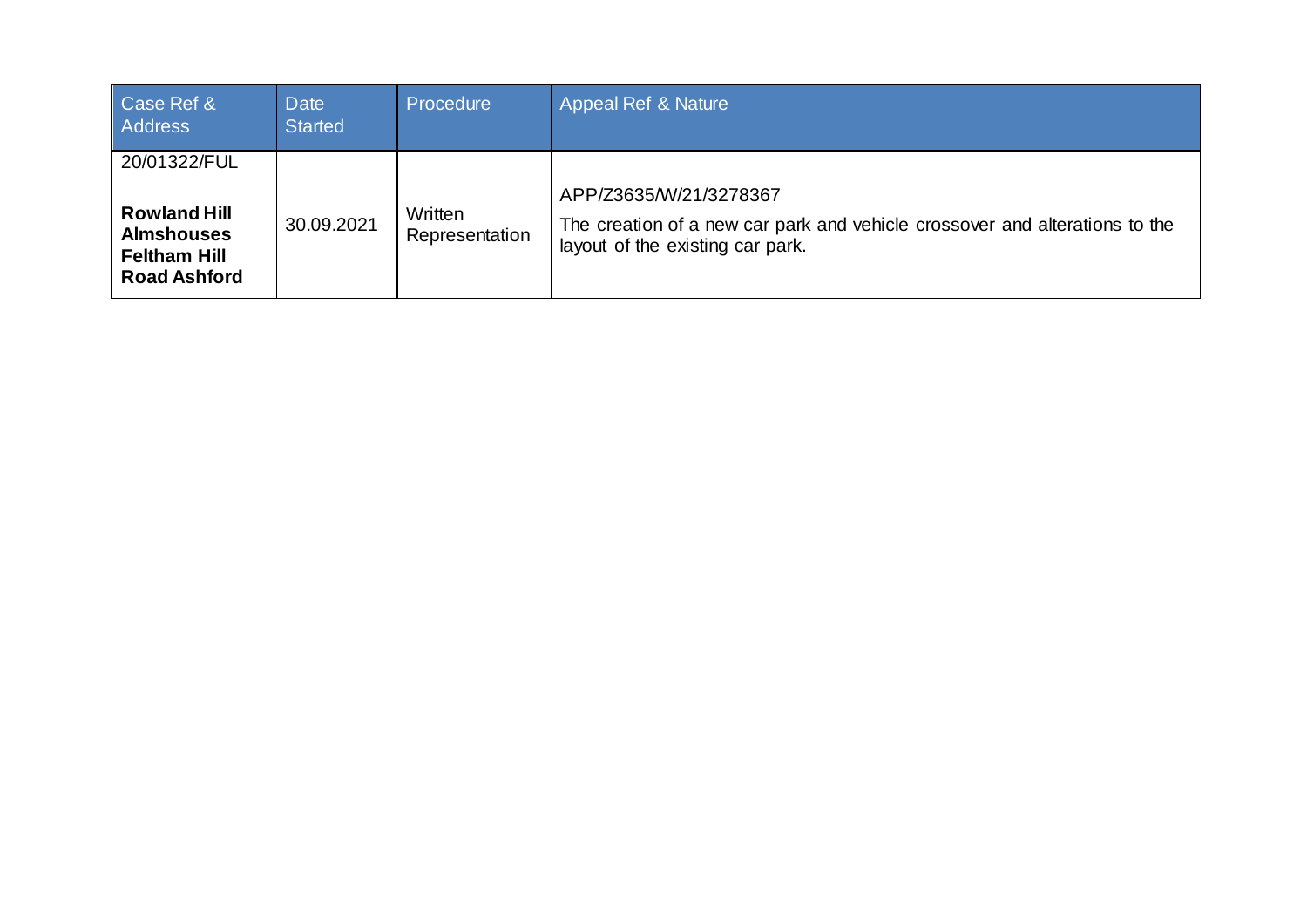## **Appeal Decisions Received 28 September 2021 – 20 October 2021**

| Case Ref &<br><b>Address</b>                                                  | <b>Date</b><br><b>Received</b> | Procedure                   | <b>Appeal Ref &amp; Nature</b>                                                                                                                                          | <b>Decision</b>            | <b>Decision</b><br><b>Date</b> | <b>Inspector's Comments</b>                                                                                                                                                                                                                                                                                                                                                                                                                                                                                                                                                                                                                                 |
|-------------------------------------------------------------------------------|--------------------------------|-----------------------------|-------------------------------------------------------------------------------------------------------------------------------------------------------------------------|----------------------------|--------------------------------|-------------------------------------------------------------------------------------------------------------------------------------------------------------------------------------------------------------------------------------------------------------------------------------------------------------------------------------------------------------------------------------------------------------------------------------------------------------------------------------------------------------------------------------------------------------------------------------------------------------------------------------------------------------|
| 21/00178/HOU<br><b>172 Stanwell</b><br><b>Road Ashford</b><br><b>TW15 3QS</b> | 17.08.2021                     | <b>Fast Track</b><br>Appeal | APP/Z3635/D/21/3275850<br>Roof extension comprising<br>ridge height increase and<br>addition of 2 no. side<br>dormers to provide<br>accommodation in the roof<br>space. | Appeal<br><b>Dismissed</b> | 01.10.2021                     | The proposal was for<br>the raising of part of the<br>roof together with the<br>introduction of two large<br>dormers to each side of<br>the roof slope.<br>The Inspector found that<br>the increased height<br>albeit of part of the roof<br>and the overly large flat-<br>roofed dormers would<br>be over-dominant<br>features when viewed<br>from the road. He noted<br>that the dormers in<br>particular would have a<br>combined width<br>significantly greater than<br>their height and would<br>result in almost total<br>coverage of both roof<br>slopes. He considered<br>that they would totally<br>change the appearance<br>of this modest single |